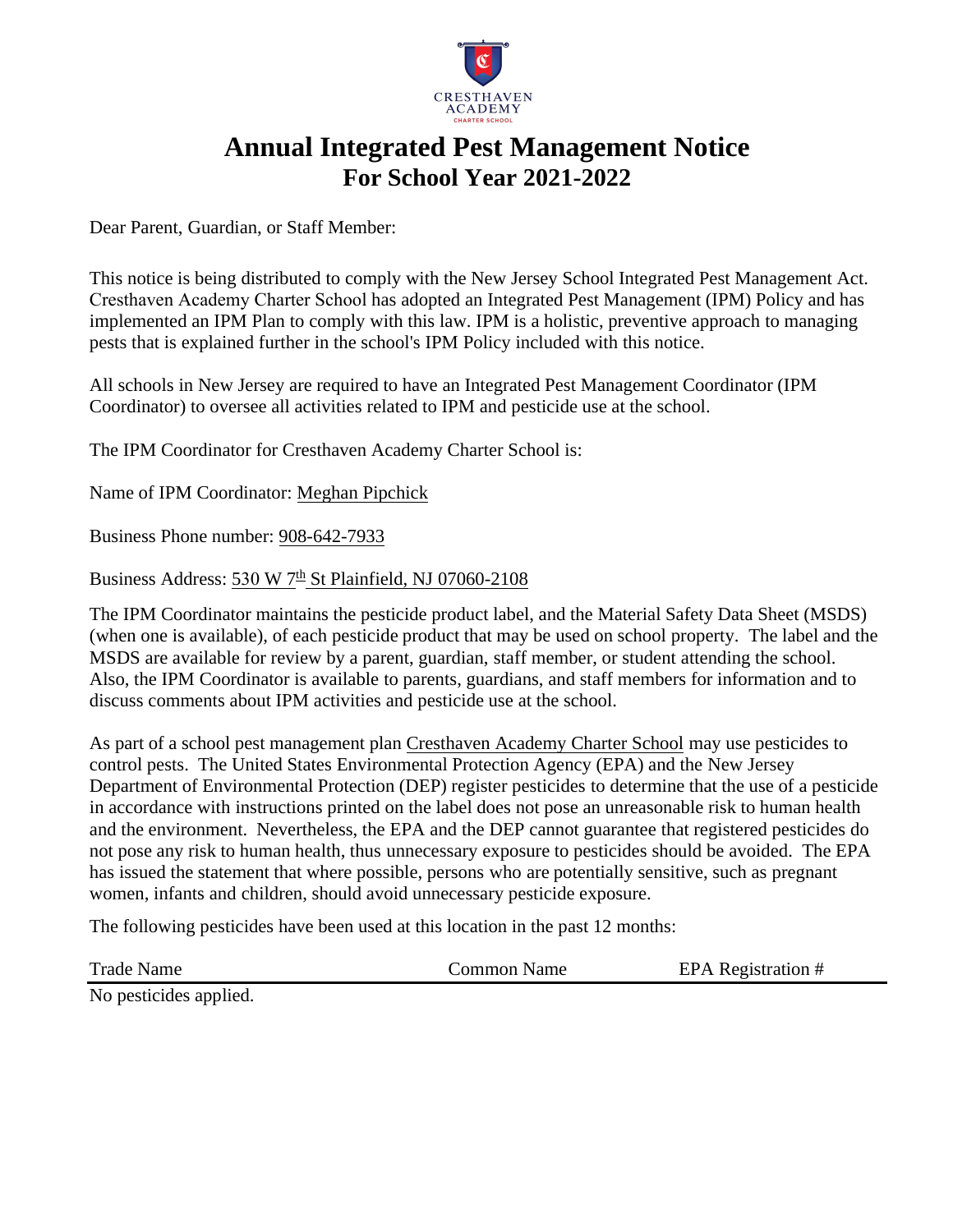

## **Integrated Pest Management Policy**

The New Jersey School Integrated Pest Management Act of 2002 requires schools to implement a school integrated pest management policy.

The law requires the superintendent of the school district, for each school in the district, the board of trustees of a charter school, and the principal or lead administrator of a private school, as appropriate, to implement Integrated Pest Management (IPM) procedures to control pests and minimize exposure of children, faculty, and staff to pesticides. Cresthaven Academy Charter School shall therefore develop and maintain an IPM plan as part of the school's policy.

#### **Integrated pest management procedures in schools**

Implementation of IPM procedures will determine when to control pests and whether to use mechanical, physical, cultural, biological or chemical methods. Applying IPM principles prevents unacceptable levels of pest damage by the most economical means and with the least possible hazard to people, property, and the environment.

Each school shall consider the full range of management options, including no action at all. Non-pesticide pest management methods are to be used whenever possible. The choice of using a pesticide shall be based on a review of all other available options and a determination that these options are not effective or not reasonable. When it is determined that a pesticide must be used, low impact pesticides and methods are preferred and shall be considered for use first.

### **Development of IPM plans**

The school IPM plan is a blueprint of how Cresthaven Academy Charter School will manage pests through IPM methods. The school IPM plan states the school's goals regarding the management of pests and the use of pesticides. It reflects the school's site-specific needs. The IPM plan shall provide a description of how each component of the school IPM policy will be implemented at the school. For Public schools, the Local School Board, in collaboration with the school building administrator (principal), shall be responsible for the development of the IPM plan for this school. For Charter schools and non-public schools, the development of the IPM plan shall be the responsibility of the Board of Trustees or the Principal or Lead Administrator.

#### **IPM Coordinator**

The Board of Trustees shall designate an integrated pest management coordinator, who is responsible for the implementation of the school integrated pest management policy.

#### **Education /Training**

The school community will be educated about potential pest problems and IPM methods used to achieve the pest management objectives.